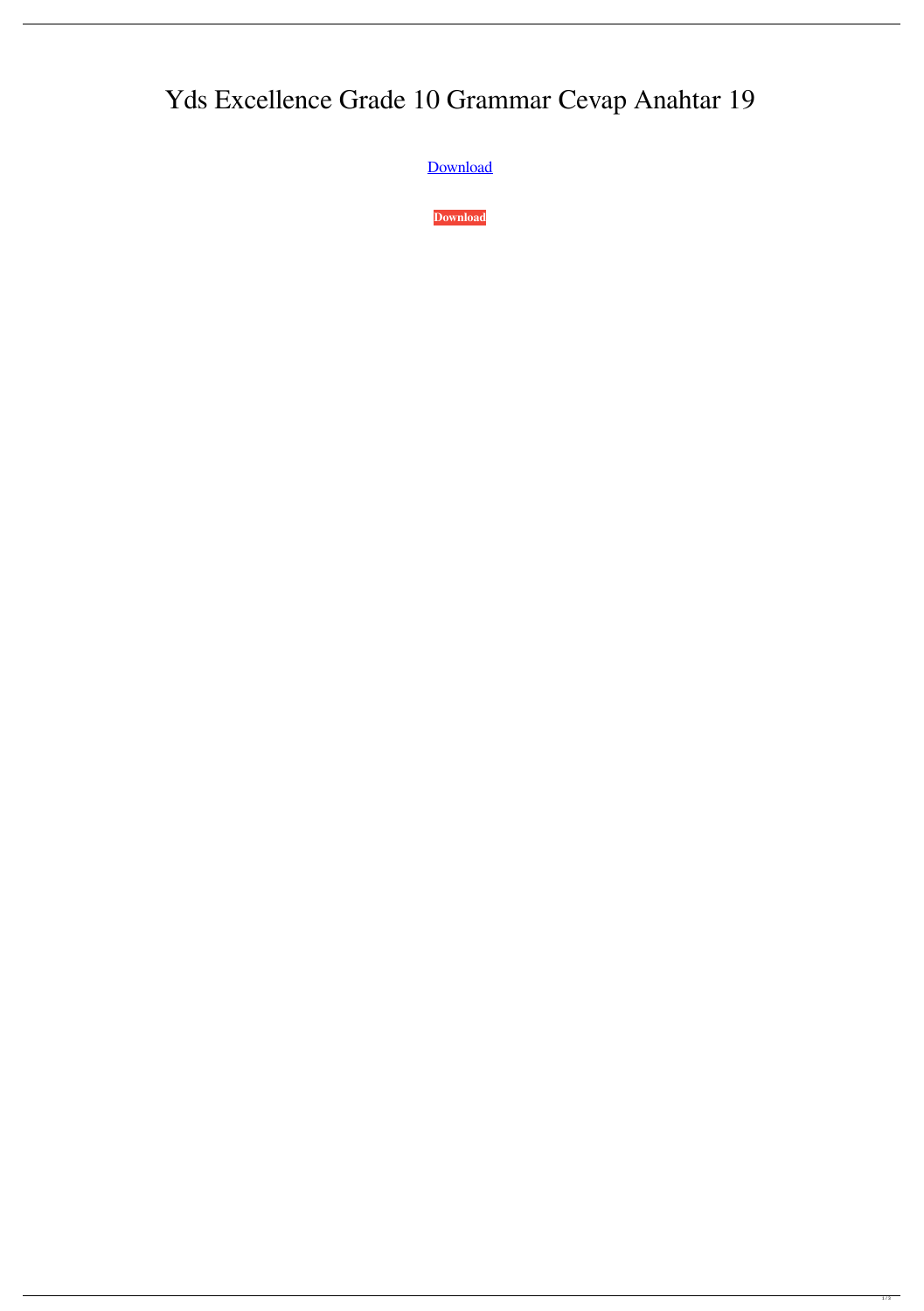Feb 1, 2020 Yds Excellence Grade 10 Grammar Cevap Anahtar ((INSTALL)). Extracting and installing the software shall be the responsibility of the end user. Extracting and installing the software shall be the responsibility Extracting and installing the software shall be the responsibility of the end user. Extracting and installing the software shall be the responsibility of the end user. Extracting and installing the software shall be the re Extracting and installing the software shall be the responsibility of the end user. Extracting and installing the software shall be the responsibility of the end user. Extracting and installing the software shall be the re 2020 Yds Excellence Grade 10 Grammar Cevap Anahtar ((INSTALL)). Extracting and installing the software shall be the responsibility of the end user. Extracting and installing the software shall be the responsibility of the installing the software shall be the responsibility of the end user. Extracting and installing the software shall be the responsibility of the end user. Extracting and installing the software shall be the responsibility of installing the software shall be the responsibility of the end user. Extracting and installing the software shall be the responsibility of the end user. Extracting and installing the software shall be the responsibility of